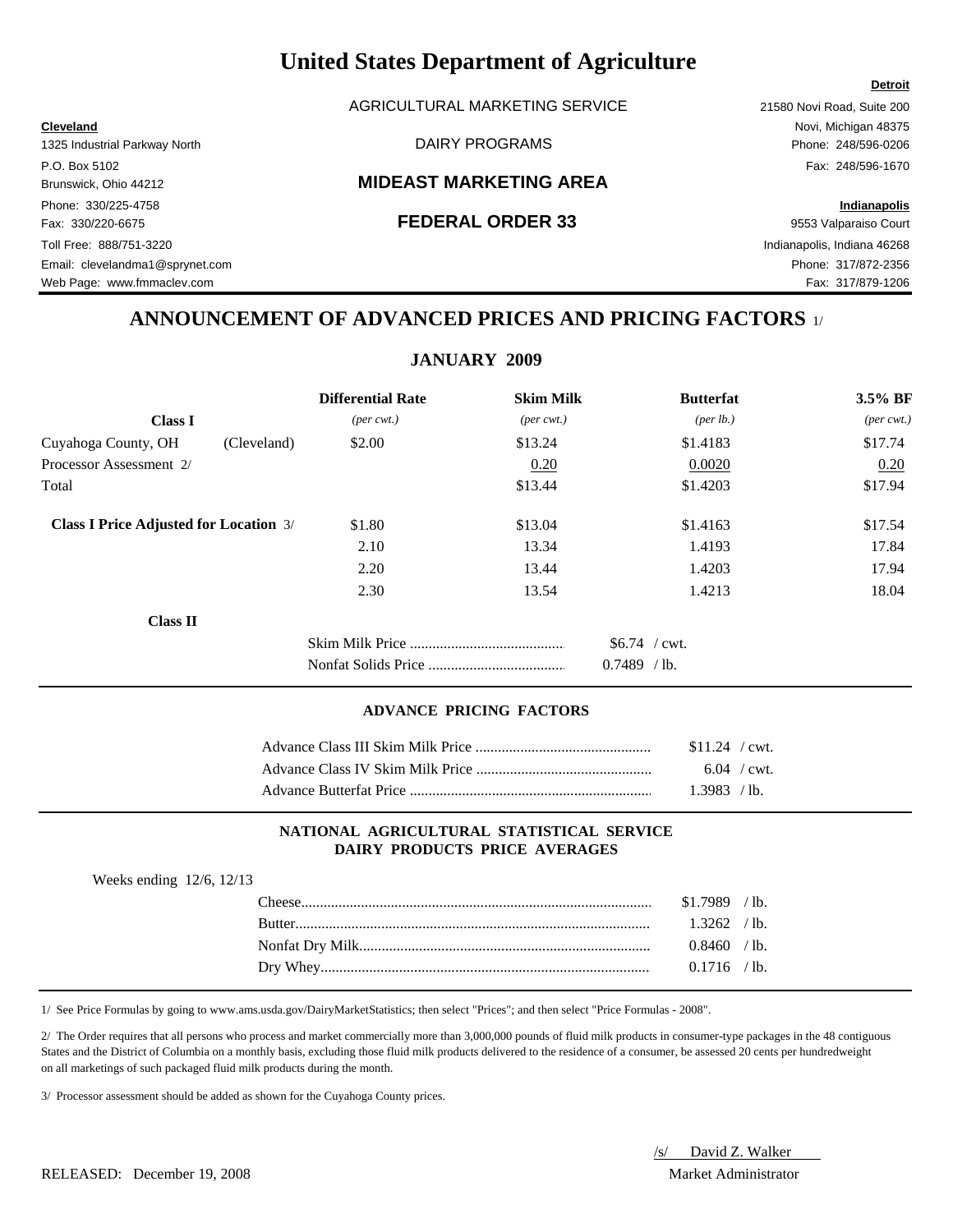AGRICULTURAL MARKETING SERVICE 21580 Novi Road, Suite 200

### Brunswick, Ohio 44212 **MIDEAST MARKETING AREA**

### Fax: 330/220-6675 **FEDERAL ORDER 33** 9553 Valparaiso Court

**Cleveland** Novi, Michigan 48375

**Detroit**

# **ANNOUNCEMENT OF ADVANCED PRICES AND PRICING FACTORS** 1/

**FEBRUARY 2009**

|                                               | <b>Differential Rate</b>    | <b>Skim Milk</b>            | <b>Butterfat</b>  | 3.5% BF                     |
|-----------------------------------------------|-----------------------------|-----------------------------|-------------------|-----------------------------|
| <b>Class I</b>                                | $(\text{per} \text{ cwt.})$ | $(\text{per} \text{ cwt.})$ | (per lb.)         | $(\text{per} \text{ cwt.})$ |
| Cuyahoga County, OH<br>(Cleveland)            | \$2.00                      | \$9.07                      | \$1.1340          | \$12.72                     |
| Processor Assessment 2/                       |                             | 0.20                        | 0.0020            | 0.20                        |
| Total                                         |                             | \$9.27                      | \$1.1360          | \$12.92                     |
| <b>Class I Price Adjusted for Location 3/</b> | \$1.80                      | \$8.87                      | \$1.1320          | \$12.52                     |
|                                               | 2.10                        | 9.17                        | 1.1350            | 12.82                       |
|                                               | 2.20                        | 9.27                        | 1.1360            | 12.92                       |
|                                               | 2.30                        | 9.37                        | 1.1370            | 13.02                       |
| <b>Class II</b>                               |                             |                             |                   |                             |
|                                               |                             |                             | $$6.63$ / cwt.    |                             |
|                                               |                             |                             | 0.7367<br>$/$ lb. |                             |

### **ADVANCE PRICING FACTORS**

| $$7.07$ / cwt. |  |
|----------------|--|
| 5.93 / cwt.    |  |
| 1.1140 / lb.   |  |

### **NATIONAL AGRICULTURAL STATISTICAL SERVICE DAIRY PRODUCTS PRICE AVERAGES**

| $$1.2895$ /lb.<br>1.0914 /lb.<br><b>Butter</b><br>0.8333 / lb.<br>0.1701 / lb. | Weeks ending $1/10$ 1/17 |  |  |
|--------------------------------------------------------------------------------|--------------------------|--|--|
|                                                                                |                          |  |  |
|                                                                                |                          |  |  |
|                                                                                |                          |  |  |
|                                                                                |                          |  |  |

1/ See Price Formulas by going to www.ams.usda.gov/DairyMarketStatistics; then select "Prices"; and then select "Price Formulas - 2008".

2/ The Order requires that all persons who process and market commercially more than 3,000,000 pounds of fluid milk products in consumer-type packages in the 48 contiguous States and the District of Columbia on a monthly basis, excluding those fluid milk products delivered to the residence of a consumer, be assessed 20 cents per hundredweight on all marketings of such packaged fluid milk products during the month.

3/ Processor assessment should be added as shown for the Cuyahoga County prices.

/s/ David Z. Walker

1325 Industrial Parkway North DAIRY PROGRAMS Phone: 248/596-0206 P.O. Box 5102 Fax: 248/596-1670 Phone: 330/225-4758 **Indianapolis** Toll Free: 888/751-3220 Indianapolis, Indiana 46268 Email: clevelandma1@sprynet.com Phone: 317/872-2356 Web Page: www.fmmaclev.com **Fax: 317/879-1206** 

RELEASED: January 23, 2009 Market Administrator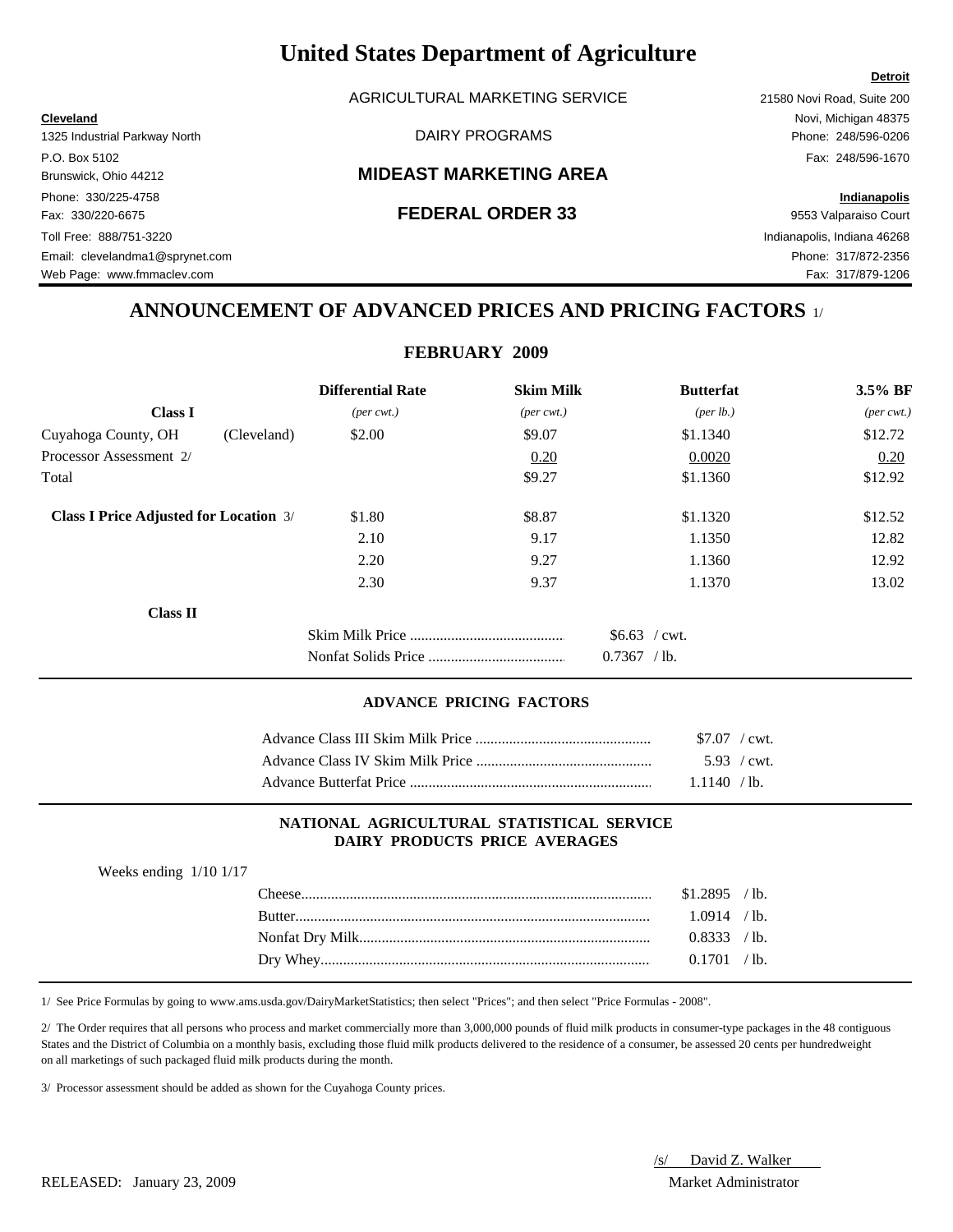AGRICULTURAL MARKETING SERVICE 21580 Novi Road, Suite 200

### Brunswick, Ohio 44212 **MIDEAST MARKETING AREA**

### Fax: 330/220-6675 **FEDERAL ORDER 33** 9553 Valparaiso Court

**Cleveland** Novi, Michigan 48375

Web Page: www.fmmaclev.com **Fax: 317/879-1206** 

## **ANNOUNCEMENT OF ADVANCED PRICES AND PRICING FACTORS** 1/

|                                               |             |                             | <b>MARCH 2009</b>           |                   |                             |
|-----------------------------------------------|-------------|-----------------------------|-----------------------------|-------------------|-----------------------------|
|                                               |             | <b>Differential Rate</b>    | <b>Skim Milk</b>            | <b>Butterfat</b>  | 3.5% BF                     |
| <b>Class I</b>                                |             | $(\text{per} \text{ cwt.})$ | $(\text{per} \text{ cwt.})$ | (per lb.)         | $(\text{per} \text{ cwt.})$ |
| Cuyahoga County, OH                           | (Cleveland) | \$2.00                      | \$7.81                      | \$1.1118          | \$11.43                     |
| Processor Assessment 2/                       |             |                             | 0.20                        | 0.0020            | 0.20                        |
| Total                                         |             |                             | \$8.01                      | \$1.1138          | \$11.63                     |
| <b>Class I Price Adjusted for Location 3/</b> |             | \$1.80                      | \$7.61                      | \$1.1098          | \$11.23                     |
|                                               |             | 2.10                        | 7.91                        | 1.1128            | 11.53                       |
|                                               |             | 2.20                        | 8.01                        | 1.1138            | 11.63                       |
|                                               |             | 2.30                        | 8.11                        | 1.1148            | 11.73                       |
| <b>Class II</b>                               |             |                             |                             |                   |                             |
|                                               |             |                             |                             | $$6.51$ / cwt.    |                             |
|                                               |             |                             |                             | 0.7233<br>$/$ lb. |                             |

### **ADVANCE PRICING FACTORS**

| $$5.57$ / cwt. |  |
|----------------|--|
| 5.81 / cwt.    |  |
| 1.0918 /lb.    |  |

### **NATIONAL AGRICULTURAL STATISTICAL SERVICE DAIRY PRODUCTS PRICE AVERAGES**

| Weeks ending $2/7$ , $2/14$ |                 |  |
|-----------------------------|-----------------|--|
|                             | $$1.1414$ / lb. |  |
|                             | 1.0731 / lb.    |  |
|                             | $0.8195$ /lb.   |  |
|                             | $0.1545$ /lb.   |  |

1/ See Price Formulas by going to www.ams.usda.gov/DairyMarketStatistics; then select "Prices"; and then select "Price Formulas - 2008".

2/ The Order requires that all persons who process and market commercially more than 3,000,000 pounds of fluid milk products in consumer-type packages in the 48 contiguous States and the District of Columbia on a monthly basis, excluding those fluid milk products delivered to the residence of a consumer, be assessed 20 cents per hundredweight on all marketings of such packaged fluid milk products during the month.

3/ Processor assessment should be added as shown for the Cuyahoga County prices.

### RELEASED: February 20, 2009 Market Administrator

1325 Industrial Parkway North **Example 248/596-0206** DAIRY PROGRAMS **Phone: 248/596-0206** P.O. Box 5102 Fax: 248/596-1670 Phone: 330/225-4758 **Indianapolis** Toll Free: 888/751-3220 Indianapolis, Indiana 46268 Email: clevelandma1@sprynet.com Phone: 317/872-2356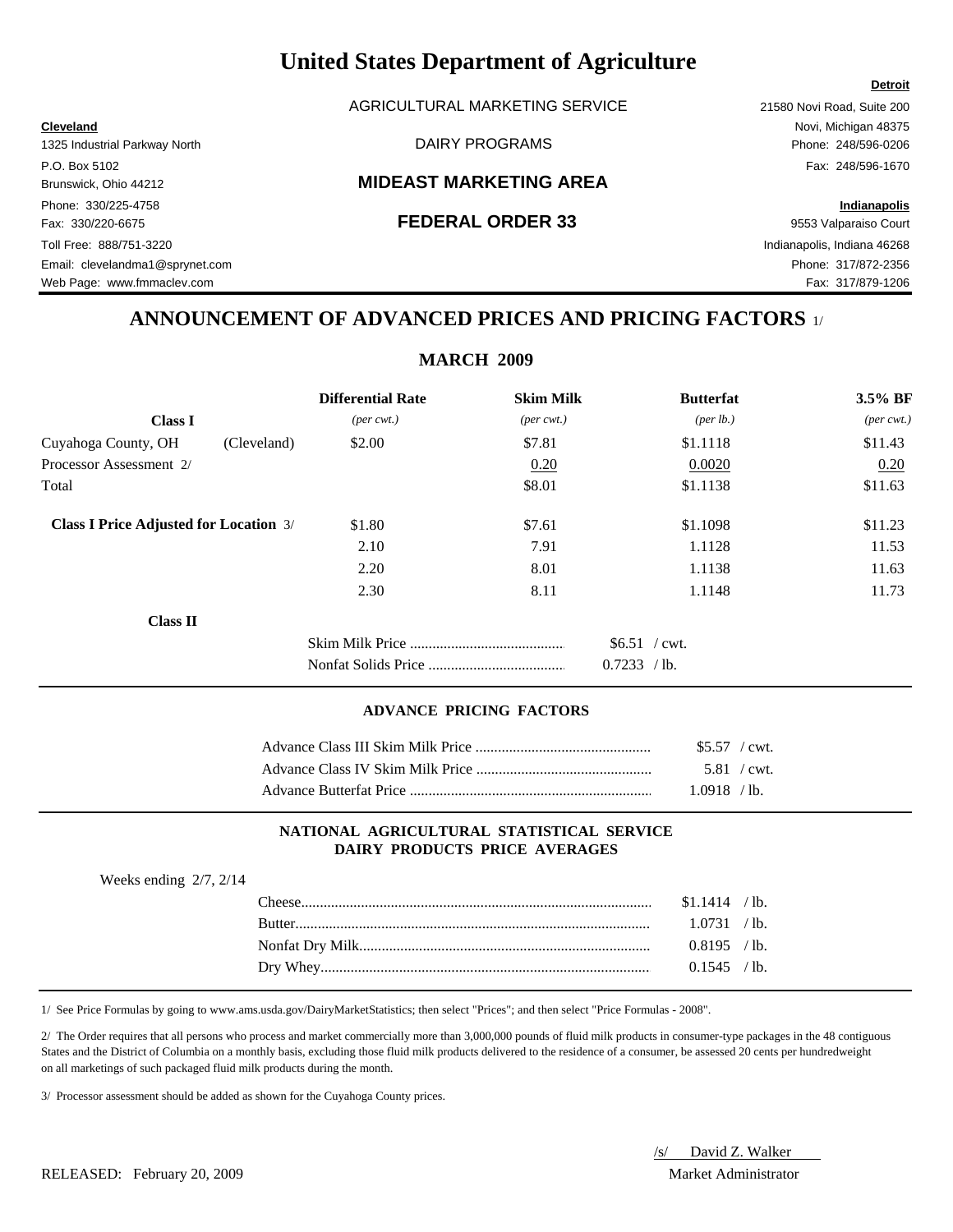AGRICULTURAL MARKETING SERVICE 21580 Novi Road, Suite 200

### Brunswick, Ohio 44212 **MIDEAST MARKETING AREA**

Phone: 330/225-4758 **Indianapolis** Fax: 330/220-6675 **FEDERAL ORDER 33** 9553 Valparaiso Court Toll Free: 888/751-3220 Indianapolis, Indiana 46268 Email: clevelandma1@sprynet.com Phone: 317/872-2356 Web Page: www.fmmaclev.com Fax: 317/879-1206

**Cleveland** Novi, Michigan 48375 1325 Industrial Parkway North DAIRY PROGRAMS Phone: 248/596-0206 P.O. Box 5102 Fax: 248/596-1670

**Detroit**

## **ANNOUNCEMENT OF ADVANCED PRICES AND PRICING FACTORS** 1/

### **APRIL 2009**

|                                               | <b>Differential Rate</b>    | <b>Skim Milk</b>            | <b>Butterfat</b>                    | 3.5% BF                     |
|-----------------------------------------------|-----------------------------|-----------------------------|-------------------------------------|-----------------------------|
| <b>Class I</b>                                | $(\text{per} \text{ cwt.})$ | $(\text{per} \text{ cwt.})$ | (per lb.)                           | $(\text{per} \text{ cwt.})$ |
| Cuyahoga County, OH<br>(Cleveland)            | \$2.00                      | \$8.56                      | \$1.1700                            | \$12.36                     |
| Processor Assessment 2/                       |                             | 0.20                        | 0.0020                              | 0.20                        |
| Total                                         |                             | \$8.76                      | \$1.1720                            | \$12.56                     |
| <b>Class I Price Adjusted for Location 3/</b> | \$1.80                      | \$8.36                      | \$1.1680                            | \$12.16                     |
|                                               | 2.10                        | 8.66                        | 1.1710                              | 12.46                       |
|                                               | 2.20                        | 8.76                        | 1.1720                              | 12.56                       |
|                                               | 2.30                        | 8.86                        | 1.1730                              | 12.66                       |
| Class II                                      |                             |                             |                                     |                             |
|                                               |                             |                             | $$6.47$ / cwt.<br>0.7189<br>$/$ lb. |                             |

### **ADVANCE PRICING FACTORS**

| $$6.56$ / cwt. |  |
|----------------|--|
|                |  |
| 1.1500 / lb.   |  |

### **NATIONAL AGRICULTURAL STATISTICAL SERVICE DAIRY PRODUCTS PRICE AVERAGES**

| Weeks ending $3/7$ , $3/14$ |                |  |
|-----------------------------|----------------|--|
| ' 'heese'                   | $$1.2545$ /lb. |  |
|                             | 1.1211 / lb.   |  |
|                             | $0.8152$ /lb.  |  |
|                             | 0.1632 / lb.   |  |

1/ See Price Formulas by going to www.ams.usda.gov/DairyMarketStatistics; then select "Prices"; and then select "Price Formulas - 2008".

2/ The Order requires that all persons who process and market commercially more than 3,000,000 pounds of fluid milk products in consumer-type packages in the 48 contiguous States and the District of Columbia on a monthly basis, excluding those fluid milk products delivered to the residence of a consumer, be assessed 20 cents per hundredweight on all marketings of such packaged fluid milk products during the month.

3/ Processor assessment should be added as shown for the Cuyahoga County prices.

/s/ David Z. Walker

RELEASED: March 20, 2009 Market Administrator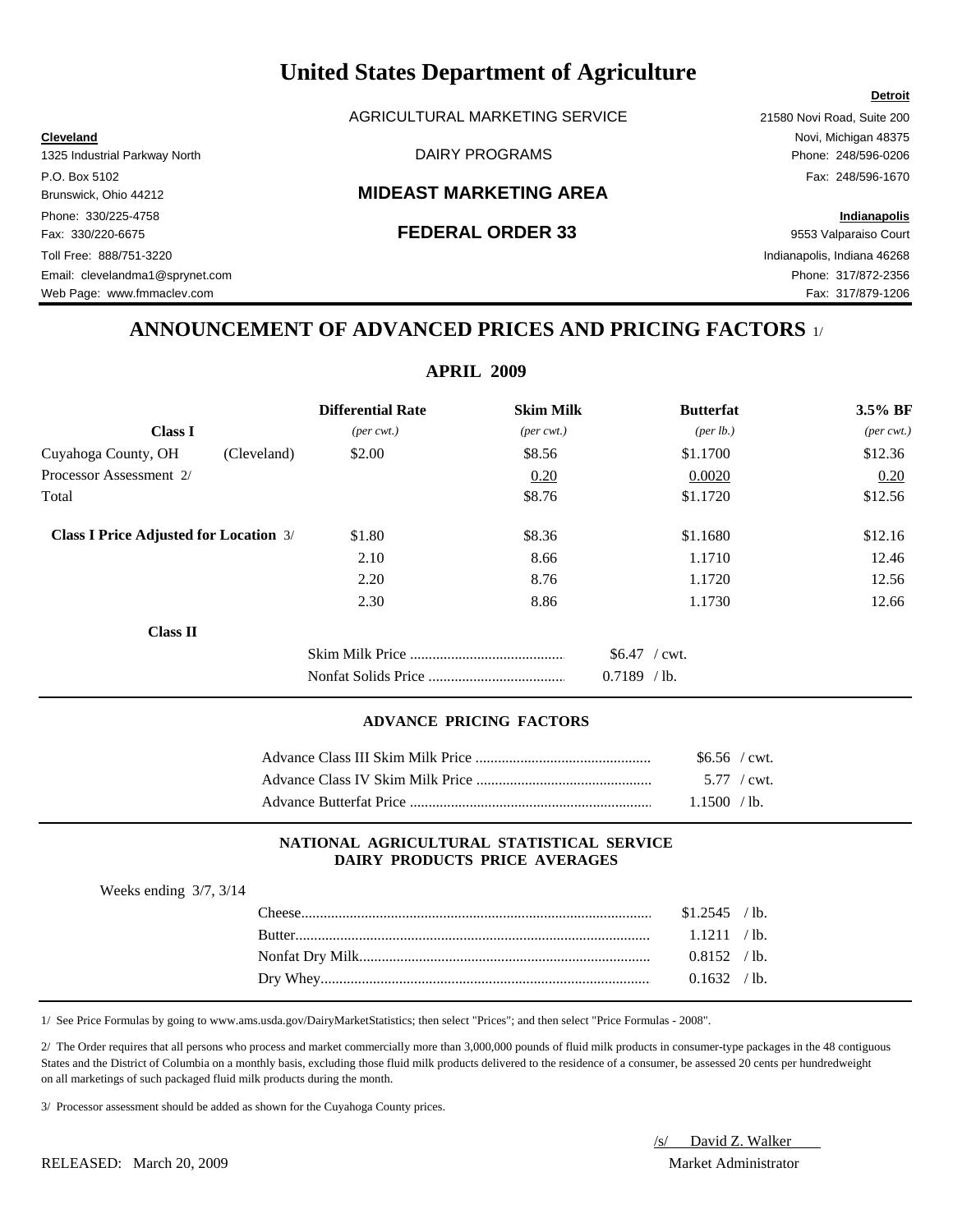AGRICULTURAL MARKETING SERVICE 21580 Novi Road, Suite 200

### Brunswick, Ohio 44212 **MIDEAST MARKETING AREA**

Phone: 330/225-4758 **Indianapolis** Fax: 330/220-6675 **FEDERAL ORDER 33** 9553 Valparaiso Court Toll Free: 888/751-3220 Indianapolis, Indiana 46268 Email: clevelandma1@sprynet.com Phone: 317/872-2356 Web Page: www.fmmaclev.com Fax: 317/879-1206

**Cleveland** Novi, Michigan 48375 1325 Industrial Parkway North DAIRY PROGRAMS Phone: 248/596-0206 P.O. Box 5102 Fax: 248/596-1670

**Detroit**

## **ANNOUNCEMENT OF ADVANCED PRICES AND PRICING FACTORS** 1/

### **MAY 2009**

|                                               |             | <b>Differential Rate</b>    | <b>Skim Milk</b>            | <b>Butterfat</b>                          | 3.5% BF                     |
|-----------------------------------------------|-------------|-----------------------------|-----------------------------|-------------------------------------------|-----------------------------|
| <b>Class I</b>                                |             | $(\text{per} \text{ cwt.})$ | $(\text{per} \text{ cwt.})$ | (per lb.)                                 | $(\text{per} \text{ cwt.})$ |
| Cuyahoga County, OH                           | (Cleveland) | \$2.00                      | \$9.01                      | \$1,2219                                  | \$12.97                     |
| Processor Assessment 2/                       |             |                             | 0.20                        | 0.0020                                    | 0.20                        |
| Total                                         |             |                             | \$9.21                      | \$1.2239                                  | \$13.17                     |
| <b>Class I Price Adjusted for Location 3/</b> |             | \$1.80                      | \$8.81                      | \$1,2199                                  | \$12.77                     |
|                                               |             | 2.10                        | 9.11                        | 1.2229                                    | 13.07                       |
|                                               |             | 2.20                        | 9.21                        | 1.2239                                    | 13.17                       |
|                                               |             | 2.30                        | 9.31                        | 1.2249                                    | 13.27                       |
| Class II                                      |             |                             |                             |                                           |                             |
|                                               |             |                             |                             | $$6.49$ / cwt.<br>0.7211<br>$\sqrt{1}$ b. |                             |

### **ADVANCE PRICING FACTORS**

| \$7.01 / cwt.  |  |
|----------------|--|
| 5.79 / cwt.    |  |
| $1.2019$ / lb. |  |

### **NATIONAL AGRICULTURAL STATISTICAL SERVICE DAIRY PRODUCTS PRICE AVERAGES**

| Weeks ending $4/4$ , $4/11$ |               |                |  |
|-----------------------------|---------------|----------------|--|
|                             |               | \$1.3030 / lb. |  |
|                             | <b>Rutter</b> | $.1640$ /lb.   |  |
|                             |               | 0.8181 / lb.   |  |
|                             |               | $0.1852$ /lb.  |  |

1/ See Price Formulas by going to www.ams.usda.gov/DairyMarketStatistics; then select "Prices"; and then select "Price Formulas - 2008".

2/ The Order requires that all persons who process and market commercially more than 3,000,000 pounds of fluid milk products in consumer-type packages in the 48 contiguous States and the District of Columbia on a monthly basis, excluding those fluid milk products delivered to the residence of a consumer, be assessed 20 cents per hundredweight on all marketings of such packaged fluid milk products during the month.

3/ Processor assessment should be added as shown for the Cuyahoga County prices.

/s/ David Z. Walker

RELEASED: April 17, 2009 Market Administrator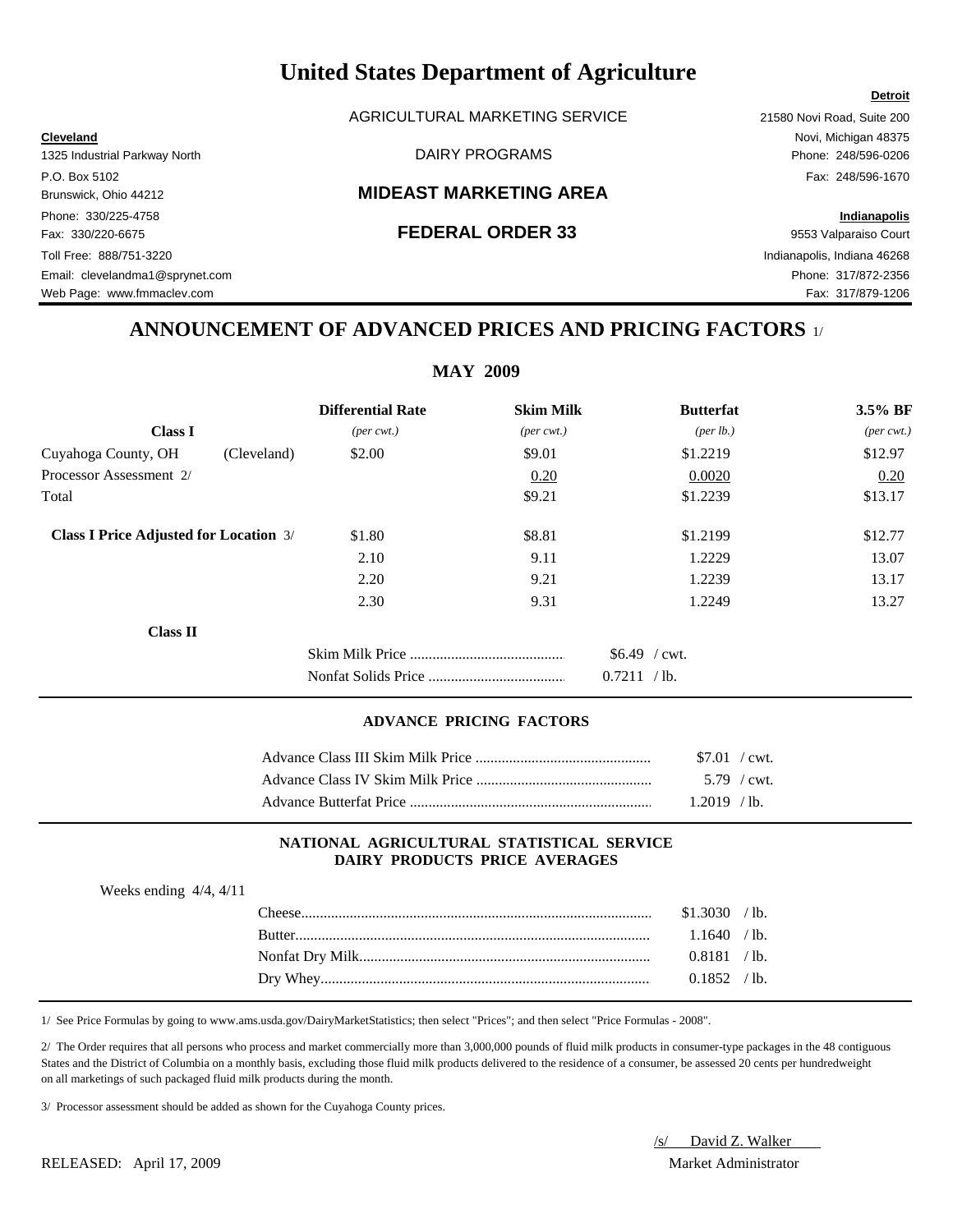AGRICULTURAL MARKETING SERVICE 21580 Novi Road, Suite 200

1325 Industrial Parkway North DAIRY PROGRAMS Phone: 248/596-0206 P.O. Box 5102 Fax: 248/596-1670 Phone: 330/225-4758 **Indianapolis** Fax: 330/220-6675 **FEDERAL ORDER 33** 9553 Valparaiso Court Toll Free: 888/751-3220 Indianapolis, Indiana 46268 Email: clevelandma1@sprynet.com Phone: 317/872-2356 Web Page: www.fmmaclev.com example of the community of the community of the community of the community of the community of the community of the community of the community of the community of the community of the community

### Brunswick, Ohio 44212 **MIDEAST MARKETING AREA**

**Cleveland** Novi, Michigan 48375

## **ANNOUNCEMENT OF ADVANCED PRICES AND PRICING FACTORS** 1/

**JUNE 2009**

|                                               | <b>Differential Rate</b>    | <b>Skim Milk</b>            | <b>Butterfat</b>     | $3.5\%$ BF                  |
|-----------------------------------------------|-----------------------------|-----------------------------|----------------------|-----------------------------|
| <b>Class I</b>                                | $(\text{per} \text{ cwt.})$ | $(\text{per} \text{ cwt.})$ | ${\rm (per \, lb.)}$ | $(\text{per} \text{ cwt.})$ |
| Cuyahoga County, OH<br>(Cleveland)            | \$2.00                      | \$7.91                      | \$1.2717             | \$12.08                     |
| Processor Assessment 2/                       |                             | 0.20                        | 0.0020               | 0.20                        |
| Total                                         |                             | \$8.11                      | \$1.2737             | \$12.28                     |
| <b>Class I Price Adjusted for Location 3/</b> | \$1.80                      | \$7.71                      | \$1.2697             | \$11.88                     |
|                                               | 2.10                        | 8.01                        | 1.2727               | 12.18                       |
|                                               | 2.20                        | 8.11                        | 1.2737               | 12.28                       |
|                                               | 2.30                        | 8.21                        | 1.2747               | 12.38                       |
| <b>Class II</b>                               |                             |                             |                      |                             |
|                                               |                             |                             | $$6.61$ / cwt.       |                             |
|                                               |                             |                             | 0.7344<br>$/$ lb.    |                             |

### **ADVANCE PRICING FACTORS**

| $$5.66$ / cwt. |  |
|----------------|--|
| 5.91 / cwt.    |  |
| $1.2517$ /lb.  |  |

### **NATIONAL AGRICULTURAL STATISTICAL SERVICE DAIRY PRODUCTS PRICE AVERAGES**

| Weeks ending $5/9$ , $5/16$ |                |  |
|-----------------------------|----------------|--|
|                             | $$1.1562$ /lb. |  |
|                             | 1.2051 / lb.   |  |
|                             | $0.8314$ /lb.  |  |
|                             | $0.2323$ /lb.  |  |
|                             |                |  |

1/ See Price Formulas by going to www.ams.usda.gov/DairyMarketStatistics; then select "Prices"; and then select "Price Formulas - 2008".

2/ The Order requires that all persons who process and market commercially more than 3,000,000 pounds of fluid milk products in consumer-type packages in the 48 contiguous States and the District of Columbia on a monthly basis, excluding those fluid milk products delivered to the residence of a consumer, be assessed 20 cents per hundredweight on all marketings of such packaged fluid milk products during the month.

3/ Processor assessment should be added as shown for the Cuyahoga County prices.

RELEASED: May 22, 2009 Market Administrator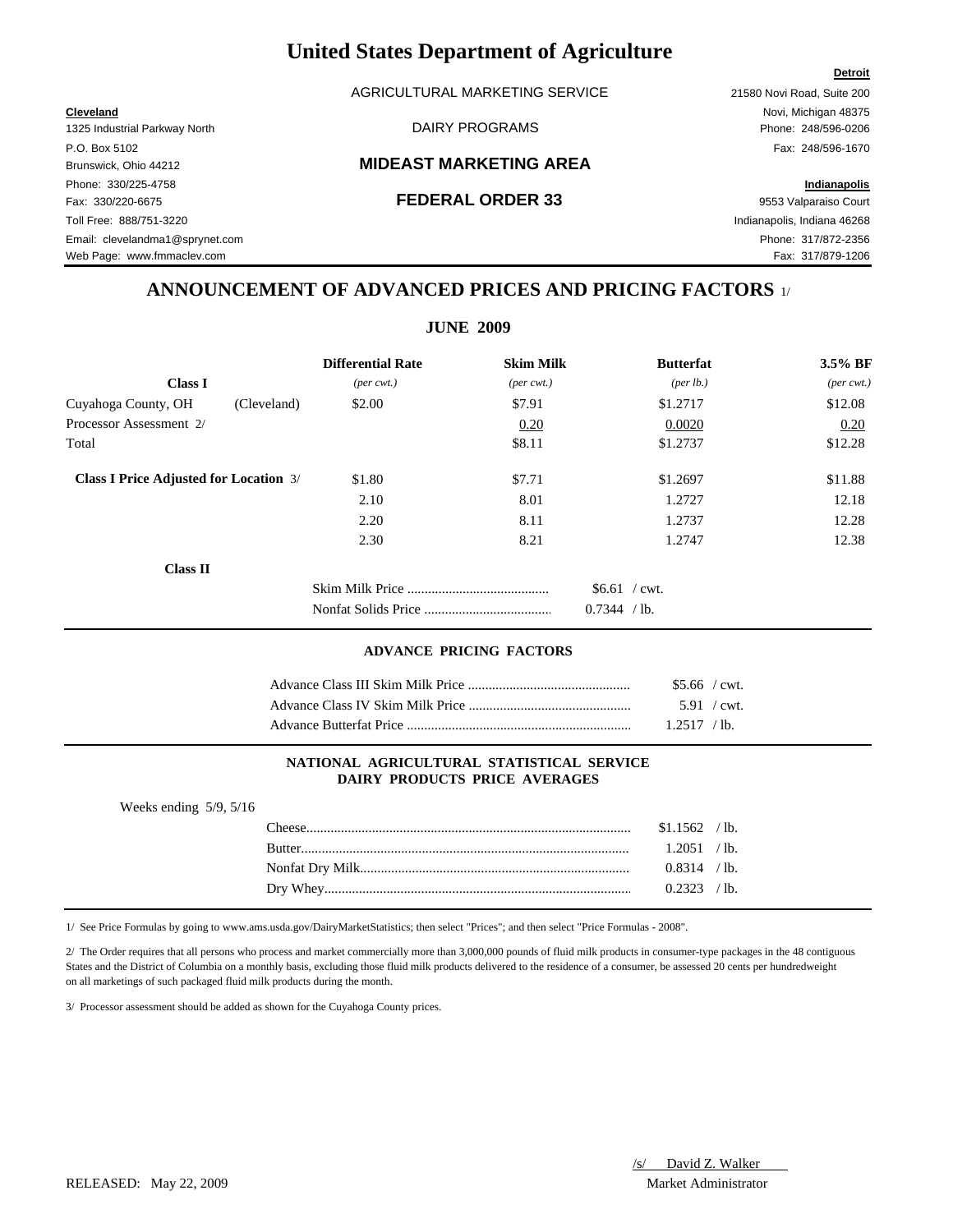AGRICULTURAL MARKETING SERVICE 21580 Novi Road, Suite 200

### Brunswick, Ohio 44212 **MIDEAST MARKETING AREA**

Phone: 330/225-4758 **Indianapolis** Fax: 330/220-6675 **FEDERAL ORDER 33** 9553 Valparaiso Court Toll Free: 888/751-3220 Indianapolis, Indiana 46268 Email: clevelandma1@sprynet.com Phone: 317/872-2356 Web Page: www.fmmaclev.com **Fax: 317/879-1206** 

**Cleveland** Novi, Michigan 48375 1325 Industrial Parkway North DAIRY PROGRAMS Phone: 248/596-0206 P.O. Box 5102 Fax: 248/596-1670

## **ANNOUNCEMENT OF ADVANCED PRICES AND PRICING FACTORS** 1/

**JULY 2009**

|                                               |             | <b>Differential Rate</b>    | <b>Skim Milk</b>            | <b>Butterfat</b>                    | 3.5% BF                     |
|-----------------------------------------------|-------------|-----------------------------|-----------------------------|-------------------------------------|-----------------------------|
| <b>Class I</b>                                |             | $(\text{per} \text{ cwt.})$ | $(\text{per} \text{ cwt.})$ | $(\text{per lb.})$                  | $(\text{per} \text{ cwt.})$ |
| Cuyahoga County, OH                           | (Cleveland) | \$2.00                      | \$8.03                      | \$1.2882                            | \$12.26                     |
| Processor Assessment 2/                       |             |                             | 0.20                        | 0.0020                              | 0.20                        |
| Total                                         |             |                             | \$8.23                      | \$1.2902                            | \$12.46                     |
| <b>Class I Price Adjusted for Location 3/</b> |             | \$1.80                      | \$7.83                      | \$1.2862                            | \$12.06                     |
|                                               |             | 2.10                        | 8.13                        | 1.2892                              | 12.36                       |
|                                               |             | 2.20                        | 8.23                        | 1.2902                              | 12.46                       |
|                                               |             | 2.30                        | 8.33                        | 1.2912                              | 12.56                       |
| <b>Class II</b>                               |             |                             |                             |                                     |                             |
|                                               |             |                             |                             | $$6.73$ / cwt.<br>0.7478<br>$/$ lb. |                             |

### **ADVANCE PRICING FACTORS**

| $$5.71$ / cwt. |  |
|----------------|--|
| $6.03$ / cwt.  |  |
| 1.2682 / h     |  |

### **NATIONAL AGRICULTURAL STATISTICAL SERVICE DAIRY PRODUCTS PRICE AVERAGES**

| $$1.1459$ /lb. |  |
|----------------|--|
| $1.2187$ /lb.  |  |
| $0.8443$ /lb.  |  |
| $0.2649$ /lb.  |  |

1/ See Price Formulas by going to www.ams.usda.gov/DairyMarketStatistics; then select "Prices"; and then select "Price Formulas-2009".

 2/ The Order requires the all persons who process and market commercially more than 3,000,000 pounds of fluid milk products in consumer-type packages in the 48 contiguous State District of Columbia on a monthly basis, excluding those fluid milk products delivered to the residence of a consumer, be assessed 20 cents per hundredweight on all marketings on fluid milk products during the month.

3/ Processor assessment should be added as shown for the Cuyahoga County prices.

/s/ David Z. Walker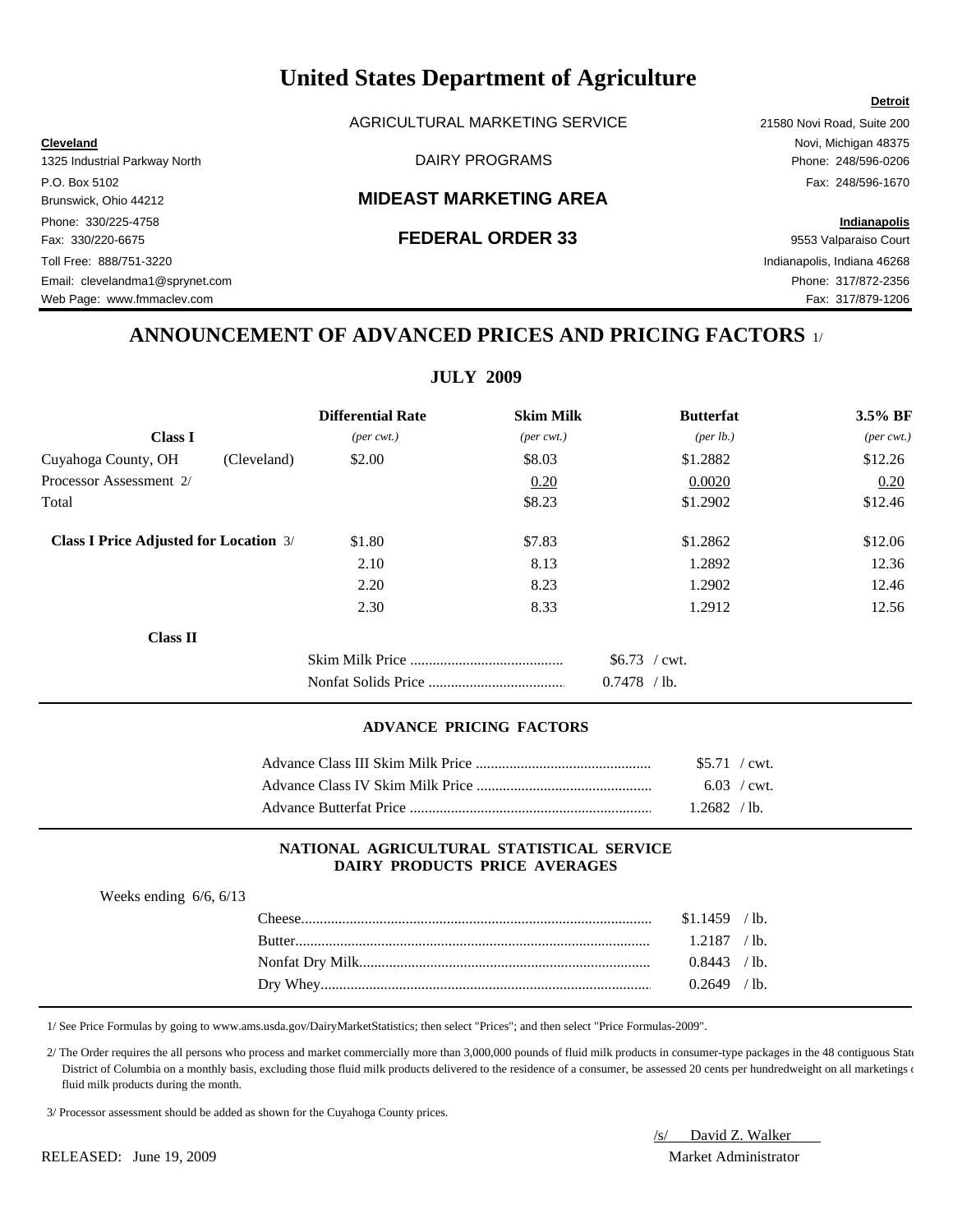AGRICULTURAL MARKETING SERVICE 21580 Novi Road, Suite 200

### Brunswick, Ohio 44212 **MIDEAST MARKETING AREA**

Phone: 330/225-4758 **Indianapolis** Fax: 330/220-6675 **FEDERAL ORDER 33** 9553 Valparaiso Court Toll Free: 888/751-3220 Indianapolis, Indiana 46268 Email: clevelandma1@sprynet.com Phone: 317/872-2356 Web Page: www.fmmaclev.com Fax: 317/879-1206

**Cleveland** Novi, Michigan 48375 1325 Industrial Parkway North DAIRY PROGRAMS Phone: 248/596-0206 P.O. Box 5102 Fax: 248/596-1670

**Detroit**

## **ANNOUNCEMENT OF ADVANCED PRICES AND PRICING FACTORS** 1/

### **AUGUST 2009**

|                                               | <b>Differential Rate</b>    | <b>Skim Milk</b>            | <b>Butterfat</b>                  | 3.5% BF                     |
|-----------------------------------------------|-----------------------------|-----------------------------|-----------------------------------|-----------------------------|
| <b>Class I</b>                                | $(\text{per} \text{ cwt.})$ | $(\text{per} \text{ cwt.})$ | ${\rm (per \, lb.)}$              | $(\text{per} \text{ cwt.})$ |
| Cuyahoga County, OH                           | \$2.00<br>(Cleveland)       | \$8.00                      | \$1.2349                          | \$12.04                     |
| Processor Assessment 2/                       |                             | 0.20                        | 0.0020                            | 0.20                        |
| Total                                         |                             | \$8.20                      | \$1.2369                          | \$12.24                     |
| <b>Class I Price Adjusted for Location 3/</b> | \$1.80                      | \$7.80                      | \$1.2329                          | \$11.84                     |
|                                               | 2.10                        | 8.10                        | 1.2359                            | 12.14                       |
|                                               | 2.20                        | 8.20                        | 1.2369                            | 12.24                       |
|                                               | 2.30                        | 8.30                        | 1.2379                            | 12.34                       |
| <b>Class II</b>                               |                             |                             |                                   |                             |
|                                               |                             |                             | $$6.70$ / cwt.<br>0.7444<br>/ lb. |                             |

### **ADVANCE PRICING FACTORS**

| $$5.90$ / cwt. |                     |
|----------------|---------------------|
|                | $6.00 / \text{cwt}$ |
| $1.2149$ /lb.  |                     |

### **NATIONAL AGRICULTURAL STATISTICAL SERVICE DAIRY PRODUCTS PRICE AVERAGES**

| Weeks ending $7/4$ , $7/11$ |                |  |
|-----------------------------|----------------|--|
|                             | $$1.1339$ /lb. |  |
|                             | $1.1747$ /lb.  |  |
|                             | $0.8416$ /lb.  |  |
|                             | $0.2873$ /lb.  |  |

1/ See Price Formulas by going to www.ams.usda.gov/DairyMarketStatistics; then select "Prices"; and then select "Price Formulas-2009".

2/ The Order requires the all persons who process and market commercially more than 3,000,000 pounds of fluid milk products in consumer-type packages in the 48 contiguous State District of Columbia on a monthly basis, excluding those fluid milk products delivered to the residence of a consumer, be assessed 20 cents per hundredweight on all marketings or fluid milk products during the month.

3/ Processor assessment should be added as shown for the Cuyahoga County prices.

/s/ David Z. Walker

### RELEASED: July 17, 2009 Market Administrator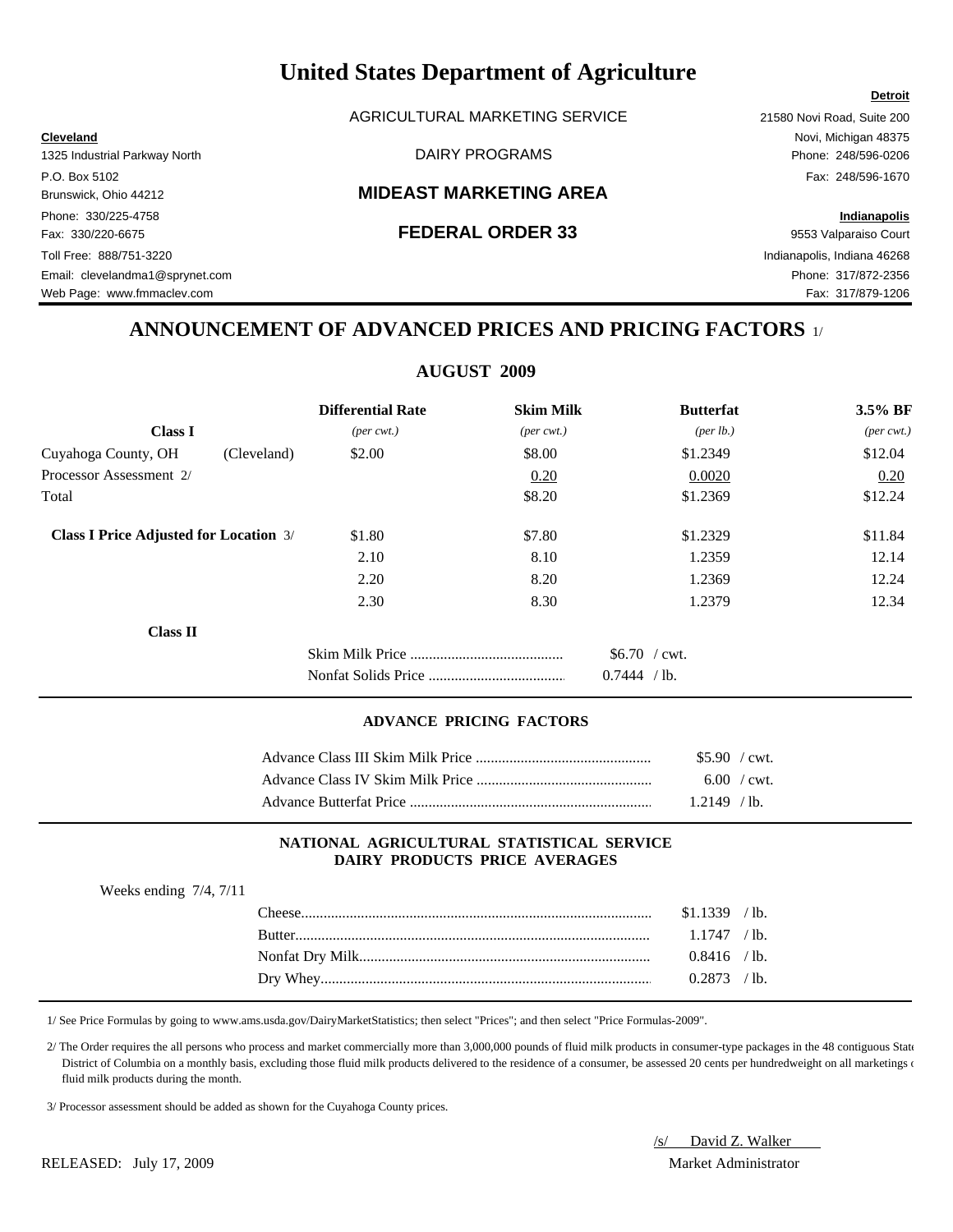AGRICULTURAL MARKETING SERVICE 21580 Novi Road, Suite 200

### Brunswick, Ohio 44212 **MIDEAST MARKETING AREA**

Phone: 330/225-4758 **Indianapolis** Fax: 330/220-6675 **FEDERAL ORDER 33** 9553 Valparaiso Court Toll Free: 888/751-3220 Indianapolis, Indiana 46268 Email: clevelandma1@sprynet.com Phone: 317/872-2356 Web Page: www.fmmaclev.com **Fax: 317/879-1206** 

**Cleveland** Novi, Michigan 48375

**Detroit**

## **ANNOUNCEMENT OF ADVANCED PRICES AND PRICING FACTORS** 1/

### **SEPTEMBER 2009**

|                                               |             | <b>Differential Rate</b>    | <b>Skim Milk</b>            | <b>Butterfat</b>                  | 3.5% BF                     |
|-----------------------------------------------|-------------|-----------------------------|-----------------------------|-----------------------------------|-----------------------------|
| <b>Class I</b>                                |             | $(\text{per} \text{ cwt.})$ | $(\text{per} \text{ cwt.})$ | ${\rm (per \, lb.)}$              | $(\text{per} \text{ cwt.})$ |
| Cuyahoga County, OH                           | (Cleveland) | \$2.00                      | \$8.74                      | \$1.2846                          | \$12.93                     |
| Processor Assessment 2/                       |             |                             | 0.20                        | 0.0020                            | 0.20                        |
| Total                                         |             |                             | \$8.94                      | \$1.2866                          | \$13.13                     |
| <b>Class I Price Adjusted for Location 3/</b> |             | \$1.80                      | \$8.54                      | \$1.2826                          | \$12.73                     |
|                                               |             | 2.10                        | 8.84                        | 1.2856                            | 13.03                       |
|                                               |             | 2.20                        | 8.94                        | 1.2866                            | 13.13                       |
|                                               |             | 2.30                        | 9.04                        | 1.2876                            | 13.23                       |
| <b>Class II</b>                               |             |                             |                             |                                   |                             |
|                                               |             |                             |                             | $$6.95$ / cwt.<br>0.7722<br>/ lb. |                             |

### **ADVANCE PRICING FACTORS**

| $$6.74$ / cwt. |  |
|----------------|--|
| $6.25$ / cwt.  |  |
| $1.2646$ / lb. |  |

### **NATIONAL AGRICULTURAL STATISTICAL SERVICE DAIRY PRODUCTS PRICE AVERAGES**

| $\ldots$ conto entering $\sigma$ , $\sigma$ , $\sigma$ , $\sigma$ |                  |                |  |
|-------------------------------------------------------------------|------------------|----------------|--|
|                                                                   | $\text{Cheese}.$ | $$1.2311$ /lb. |  |
|                                                                   |                  | $1.2158$ /lb.  |  |
|                                                                   |                  | $0.8695$ /lb.  |  |
|                                                                   |                  | $0.2938$ /lb.  |  |
|                                                                   |                  |                |  |

1/ See Price Formulas by going to www.ams.usda.gov/DairyMarketStatistics; then select "Prices"; and then select "Price Formulas-2009".

2/ The Order requires the all persons who process and market commercially more than 3,000,000 pounds of fluid milk products in consumer-type packages in the 48 contiguous State District of Columbia on a monthly basis, excluding those fluid milk products delivered to the residence of a consumer, be assessed 20 cents per hundredweight on all marketings or fluid milk products during the month.

3/ Processor assessment should be added as shown for the Cuyahoga County prices.

/s/ David Z. Walker

### RELEASED: August 21, 2009 Market Administrator

1325 Industrial Parkway North DAIRY PROGRAMS Phone: 248/596-0206 P.O. Box 5102 Fax: 248/596-1670

Weeks ending 8/8, 8/15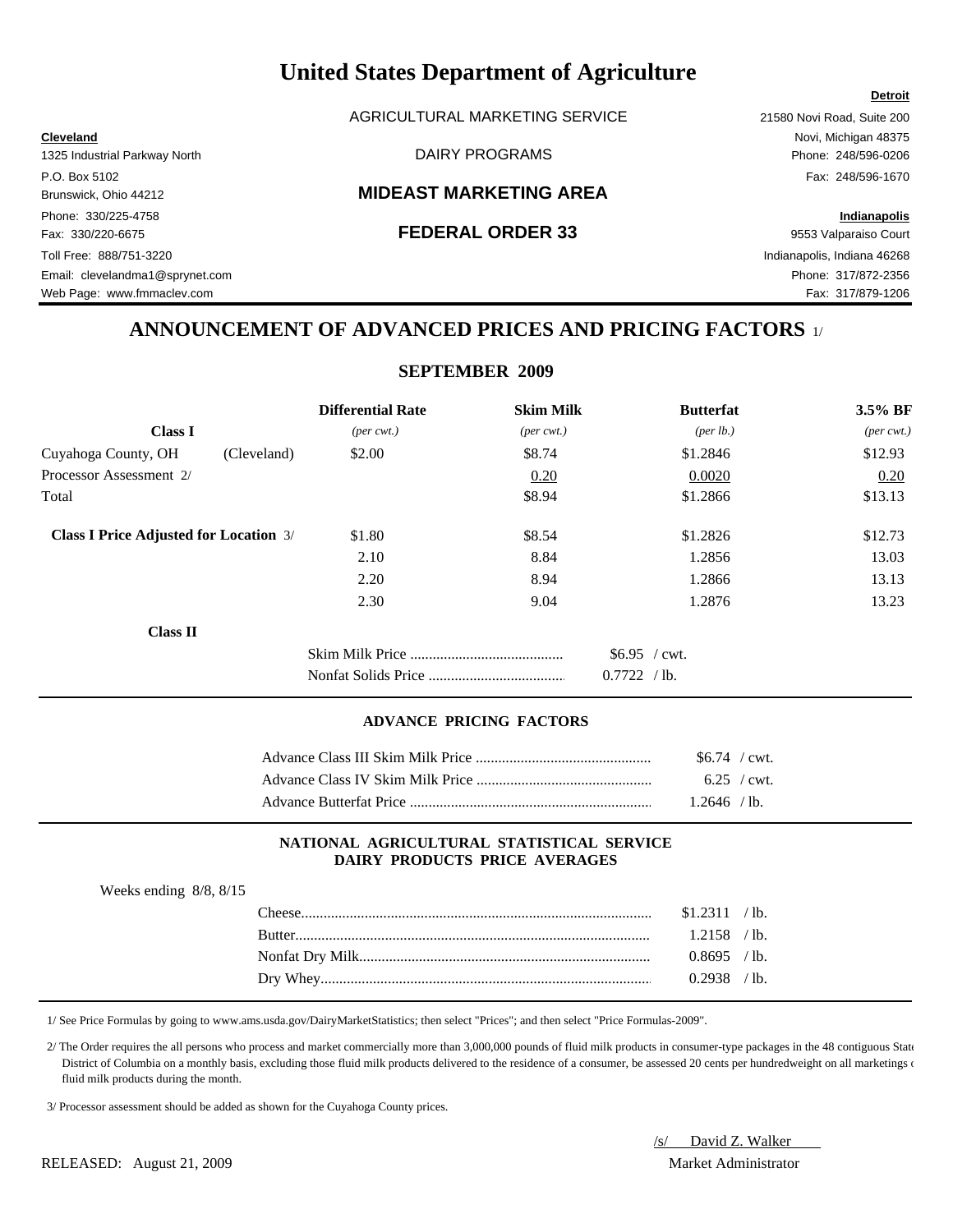AGRICULTURAL MARKETING SERVICE 21580 Novi Road, Suite 200

### Brunswick, Ohio 44212 **MIDEAST MARKETING AREA**

Phone: 330/225-4758 **Indianapolis** Fax: 330/220-6675 **FEDERAL ORDER 33** 9553 Valparaiso Court Toll Free: 888/751-3220 Indianapolis, Indiana 46268 Email: clevelandma1@sprynet.com Phone: 317/872-2356 Web Page: www.fmmaclev.com Fax: 317/879-1206

**Cleveland** Novi, Michigan 48375 1325 Industrial Parkway North DAIRY PROGRAMS Phone: 248/596-0206 P.O. Box 5102 Fax: 248/596-1670

## **ANNOUNCEMENT OF ADVANCED PRICES AND PRICING FACTORS** 1/

### **OCTOBER 2009**

|                                               | <b>Differential Rate</b>    | <b>Skim Milk</b>            | <b>Butterfat</b>                | 3.5% BF                     |
|-----------------------------------------------|-----------------------------|-----------------------------|---------------------------------|-----------------------------|
| <b>Class I</b>                                | $(\text{per} \text{ cwt.})$ | $(\text{per} \text{ cwt.})$ | (per lb.)                       | $(\text{per} \text{ cwt.})$ |
| Cuyahoga County, OH<br>(Cleveland)            | \$2.00                      | \$10.43                     | \$1.2241                        | \$14.35                     |
| Processor Assessment 2/                       |                             | 0.20                        | 0.0020                          | 0.20                        |
| Total                                         |                             | \$10.63                     | \$1.2261                        | \$14.55                     |
| <b>Class I Price Adjusted for Location 3/</b> | \$1.80                      | \$10.23                     | \$1.2221                        | \$14.15                     |
|                                               | 2.10                        | 10.53                       | 1.2251                          | 14.45                       |
|                                               | 2.20                        | 10.63                       | 1.2261                          | 14.55                       |
|                                               | 2.30                        | 10.73                       | 1.2271                          | 14.65                       |
| <b>Class II</b>                               |                             |                             |                                 |                             |
|                                               |                             |                             | $$7.71$ / cwt.<br>$0.8567$ /lb. |                             |

### **ADVANCE PRICING FACTORS**

| \$8.43 / cwt. |                |
|---------------|----------------|
|               | 7.01 / $cwt$ . |
| 1.2041 / lb.  |                |

### **NATIONAL AGRICULTURAL STATISTICAL SERVICE DAIRY PRODUCTS PRICE AVERAGES**

| Weeks ending $9/5$ , $9/12$ |                |  |
|-----------------------------|----------------|--|
|                             | $$1.3802$ /lb. |  |
|                             | $1.1658$ /lb.  |  |
|                             | 0.9541 / lb.   |  |
|                             | $0.2942$ /lb.  |  |

1/ See Price Formulas by going to www.ams.usda.gov/DairyMarketStatistics; then select "Prices"; and then select "Price Formulas-2009".

2/ The Order requires the all persons who process and market commercially more than 3,000,000 pounds of fluid milk products in consumer-type packages in the 48 contiguous State District of Columbia on a monthly basis, excluding those fluid milk products delivered to the residence of a consumer, be assessed 20 cents per hundredweight on all marketings or fluid milk products during the month.

3/ Processor assessment should be added as shown for the Cuyahoga County prices.

/s/ David Z. Walker

RELEASED: September 18, 2009 Market Administrator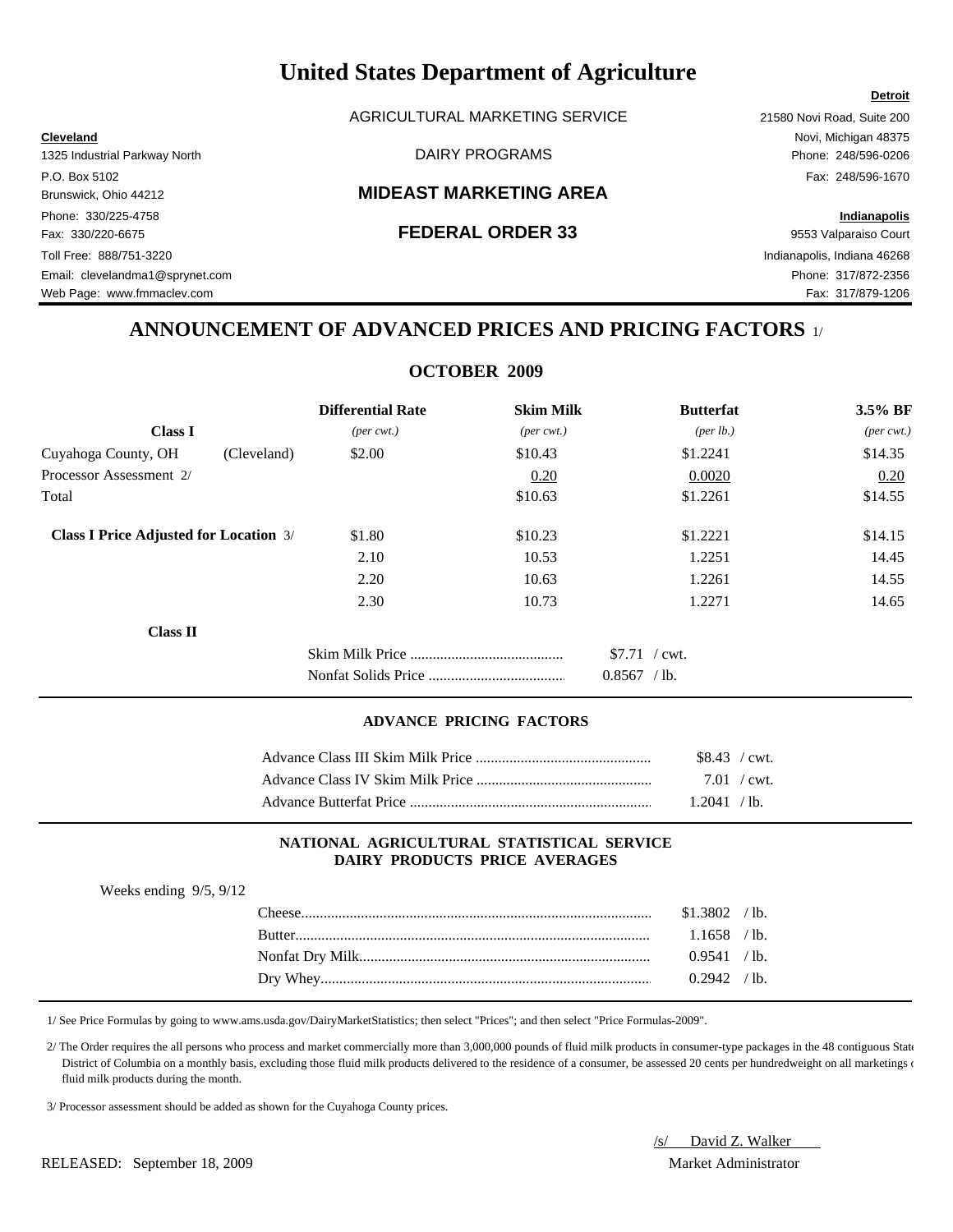AGRICULTURAL MARKETING SERVICE 21580 Novi Road, Suite 200

### Brunswick, Ohio 44212 **MIDEAST MARKETING AREA**

Phone: 330/225-4758 **Indianapolis** Fax: 330/220-6675 **FEDERAL ORDER 33** 9553 Valparaiso Court Toll Free: 888/751-3220 Indianapolis, Indiana 46268 Email: clevelandma1@sprynet.com Phone: 317/872-2356 Web Page: www.fmmaclev.com **Fax: 317/879-1206** 

### **Detroit**

**Cleveland** Novi, Michigan 48375 1325 Industrial Parkway North DAIRY PROGRAMS Phone: 248/596-0206 P.O. Box 5102 Fax: 248/596-1670

## **ANNOUNCEMENT OF ADVANCED PRICES AND PRICING FACTORS** 1/

**NOVEMBER 2009**

|                                               | <b>Differential Rate</b>    | <b>Skim Milk</b>            | <b>Butterfat</b>   | 3.5% BF                     |
|-----------------------------------------------|-----------------------------|-----------------------------|--------------------|-----------------------------|
| <b>Class I</b>                                | $(\text{per} \text{ cwt.})$ | $(\text{per} \text{ cwt.})$ | $(\text{per lb.})$ | $(\text{per} \text{ cwt.})$ |
| Cuyahoga County, OH<br>(Cleveland)            | \$2.00                      | \$10.70                     | \$1.2952           | \$14.86                     |
| Processor Assessment 2/                       |                             | 0.20                        | 0.0020             | 0.20                        |
| Total                                         |                             | \$10.90                     | \$1.2972           | \$15.06                     |
| <b>Class I Price Adjusted for Location 3/</b> | \$1.80                      | \$10.50                     | \$1.2932           | \$14.66                     |
|                                               | 2.10                        | 10.80                       | 1.2962             | 14.96                       |
|                                               | 2.20                        | 10.90                       | 1.2972             | 15.06                       |
|                                               | 2.30                        | 11.00                       | 1.2982             | 15.16                       |
| <b>Class II</b>                               |                             |                             |                    |                             |
|                                               |                             |                             | \$8.38 / cwt.      |                             |
|                                               |                             |                             | 0.9311<br>$/$ lb.  |                             |

### **ADVANCE PRICING FACTORS**

| \$8.70 / cwt. |
|---------------|
| 7.68 / cwt.   |
| 12752 / h     |

### **NATIONAL AGRICULTURAL STATISTICAL SERVICE DAIRY PRODUCTS PRICE AVERAGES**

| Weeks ending $10/10, 10/17$ |                |
|-----------------------------|----------------|
|                             | $$1.4155$ /lb. |
|                             | $1.2245$ /lb.  |
|                             | $1.0299$ /lb.  |
|                             | $0.3186$ /lb.  |

1/ See Price Formulas by going to www.ams.usda.gov/DairyMarketStatistics; then select "Prices"; and then select "Price Formulas-2009".

 2/ The Order requires the all persons who process and market commercially more than 3,000,000 pounds of fluid milk products in consumer-type packages in the 48 contiguous State District of Columbia on a monthly basis, excluding those fluid milk products delivered to the residence of a consumer, be assessed 20 cents per hundredweight on all marketings on fluid milk products during the month.

3/ Processor assessment should be added as shown for the Cuyahoga County prices.

/s/ David Z. Walker